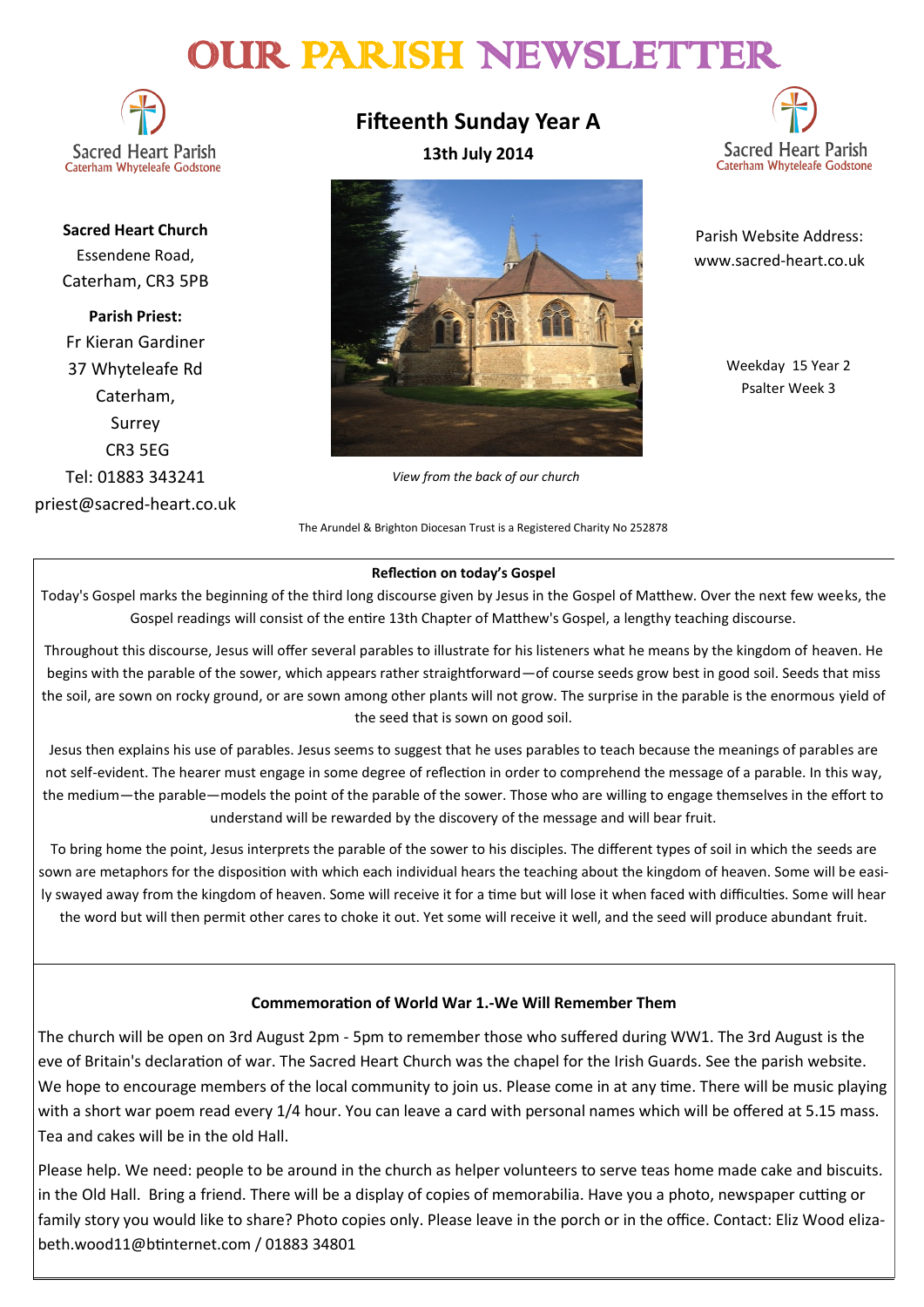## **First Holy Communion 2015**



If your child will be in year 3 or above by 1st Sept 2014; then he or she can make their First Reconciliation and Holy Communion in 2015. This year the programme for the children will begin in January and it will culminate on the Feast of the Body and Blood of Christ (Corpus Christi) on Sunday 7th June 2015 (presentation of First Communion Certificates) First Holy Communion day itself will be celebrated in two groups in May 2015 (date tbc), at 10.30am and at 1.30pm. There will be three compulsory meetings for the Catholic Parent on October 9th, November 6th & January 8th at 8 pm, to help you in your role as teachers of the faith, a condition of Baptism that you agreed to when your child was Christened. A register of attendance will be taken. Failure to attend all three meetings will result in your child's name being eliminated from the programme for this year, without refund. Please complete this form and return to the parish office by 30/09/13 with a cheque (payable to Sacred Heart Parish) or cash for £20 which will be your contribution towards the cost of the materials needed throughout the preparation and the flowers for First Communion Day. Families must be registered with the Parish. Please visit regularly the Sacred Heart Parish website (www.sacred-heart.co.uk) and click on Sacraments/Holy Communion for up to date information. ALL DATES TO BE CONFIRMED BY FR. SEAN IN SEPTEMBER.

#### **Second Collection**

Today is Sea Sunday. There will be a retiring collection towards the work of the Apostleship of the Sea. Next Sunday there will be a Second Collection for A Day for Life.

#### **R.I.P.**

On behalf of her brother and sisters (Keith, Val, Pat, June, Shirley and Karen), Marian Tokarski (Smith) announces the passing of their mother, Elizabeth (Betty) Smith in her native Liverpool on 9th June at the age of 98 years. Betty Smith was a member of the Sacred Heart Parish, having married there and spending over for 40 years in Caterham before returning to Liverpool in 1980. We would kindly ask for your prayers for the repose of her soul.

**R.I.P.** Please pray for Louis Caruana who died this week.

## **SOCIAL TEACHING: "ARCHBISHOP ROMERO AND THE OPTION FOR THE POOR"**

Talk given by the very well-known JULIAN FILOCHOWSKI of the Romero Trust, formerly Director of CAFOD on Monday 21st July at 7.30 pm at St John's, Springfield Road, Horsham. RH12 2PJ. Oscar Romero, the Archbishop of San Salvador, was shot by a hired gunman while saying Mass at the altar of his chapel on 24th March 1980. Format for the evening will be: introductions and talk; break for refreshments; Q & A session. It takes approximately 30 minutes to reach Horsham by car from here. Dual carriageway all the way. All welcome.

#### **Buongiornio**

We welcome the 31 Italian Students plus their leaders once again to our community as they remain here to improve their English language skills and visit the historic areas of our capital city and surrounding areas over the next three weeks. They will join us at the Liturgy of the Mass on Sunday 27th July at 10.30 am.

#### **Safeguarding**

A safeguarding rep will be in the parish office after the 10.30 Mass today Sunday 13th July. If anyone would like to arrange a time outside of this to arrange DBS or talk to a safeguarding rep please can they email and we will contact to arrange a suitable time.

#### **WANTED**

#### **HIGHWAYS PLANNING CONSULTANT!**

Do you know anyone (parent, grandparent, friend etc.) who has the necessary skills to assist with St Francis' School's campaign to persuade Surrey County Council to adopt our service road and offer their services for free? If so, please contact Owen Flaherty ([owenflaherty@hotmail.com\)](mailto:owenflaherty@hotmail.com).

#### **Youthgather 2014:**

With Bishop Kieran Conry, will take place at St Andrew's School, Leatherhead, on Sunday 28th September, 2014. A day (10 – 5 pm) for young people and families to walk, talk, raise funds for other young people, learn and enjoy good company. Mass, workshops, stalls, food and Fairtrade goods on sale. Sponsor forms and more information from the Youth Secretary on 01293 651161.

#### **John Dunlop**

John wishes to express through this newsletter his sincere thanks to all sent get well cards and had Masses said for him during his recent bout of illness. He's back home again.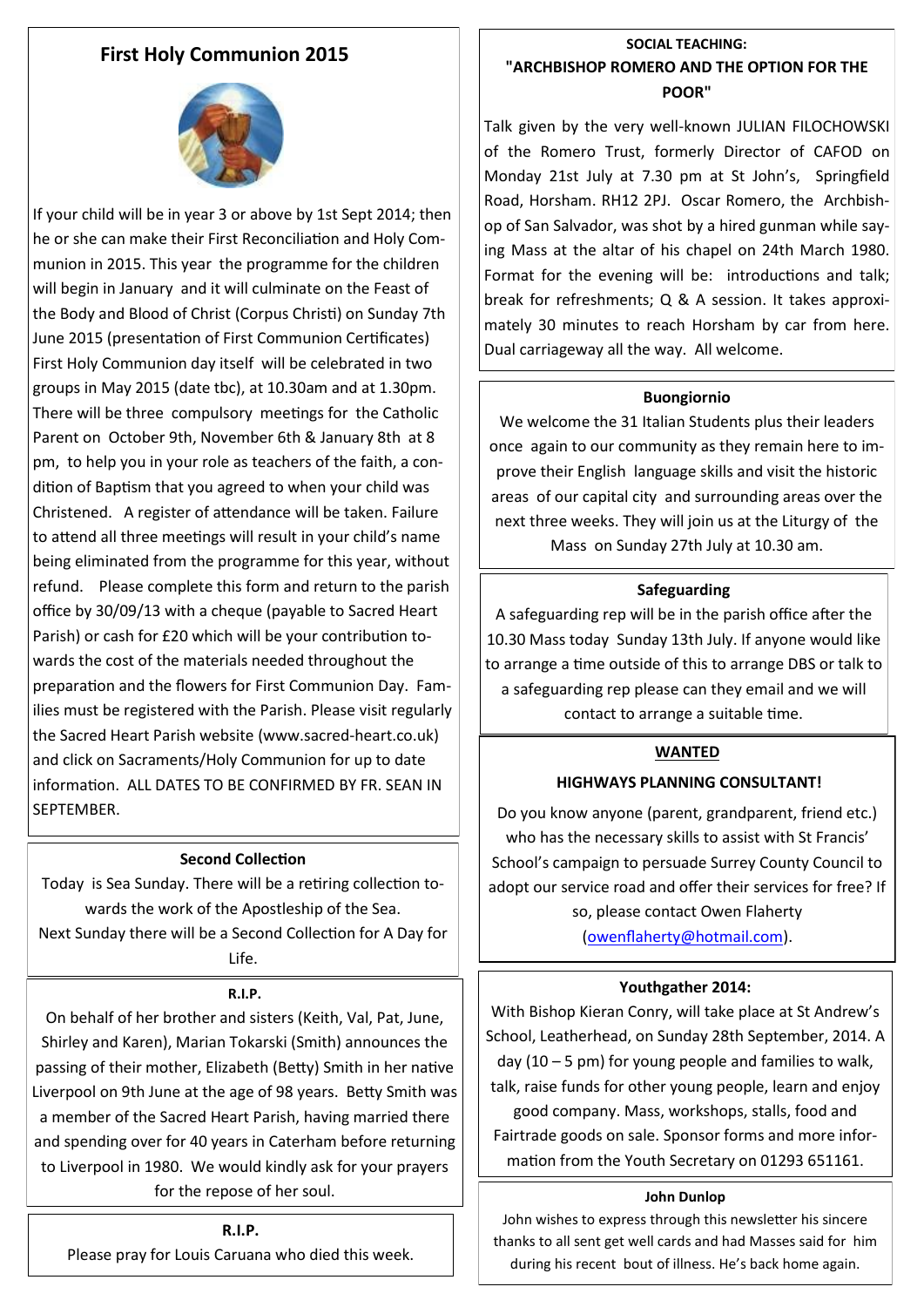#### **School Application Endorsements**

As I am leaving in September, many Parents have started to express concern that Fr Sean won't know whether they practice regularly or not - a requirement on the school application forms. To offset this worry, I will endorse school applications 2014/2015 with a special stamped and signed letter to be handed to relevant Parents **today 13th July after all Masses.** You will need to bring this letter to Fr Sean on the date he requests for him to sign your actual School form (the letter I give you is for internal use only as Schools may not accept this alone). If you do happen to have the school application form then I will sign that also.

## FESTIVAL 50

### 5th July 2015

The Diocese celebrates 50 years of existence in 2015. To recognise that fact and give thanks to God for all the good things God has done for the Diocese and looking to the future, there will be a major event at Brighton & Hove's football ground, the Amex Stadium in Falmer. Put the date in the diary and watch as more information comes out about fantastic speakers, family activities, entertainment and of course most importantly the Mass of Thanksgiving. To find out more see the

Diocesan Website or email festival50@dabnet.org The Diocese is looking for individuals in parishes who are happy to act as a point of contact in the parish for the Festival 50. They would encourage interest in and attendance from parishes on 5 July 2015. If you feel you can help with this, after speaking with Fr Kieran first, then contact the Festival Office - Email festival50@dabnet.org or write to Festival 50,

DABCEC, 4 Southgate Drive, Crawley RH10 6RP. Volunteers are also needed on the day and in the preparation of the Festival. Do you have any skills from Event Promotion to Music, from Face Painting to Flower Arranging that you would be happy to offer? Would you like to be a Welcomer and Host on the day? There are many jobs and all

offers gratefully received. To offer email: festival50@dabnet.org or write to Festival 50, DABCEC, 4 Southgate Drive, Crawley RH10 6RP. More information on the Diocesan website.

#### **Offertory Collection**

Sincere thanks for your generosity last weekend: Offertory £837.09 (Gift Aid £396.49 Peter's Pence: £311.15



## **Prayers are requested for the following persons who are ill or enfeebled.**

Pat Knight; Kathleen & John Saunders; Helen Keogh; Daisy Hill; Connie Cronin; Christopher Browne; Kit Monk; Krista Thompson; Jane Hill; Rosemary Whale; Pam Weaver; Jimmy & Bridie Mullen; Jim & Bernie Horrocks; Margaret Robertson; Tess Gully; Heather Tordimah; Jenny Rower; Elizabeth Daley; Eileen Lattimore; Bryan Smith; Diane Bailey; Rose Knight; Oliver Farrell; Richard Richardson; Seeta Pillay; Christopher Miles; Pat McCoy; Olive & John Wood; John Gilford, Elise O'Connor & John Dunlop.

#### 10.30 Teas/Coffee

Maribel Chambers is stepping down from being the principal organiser of the Teas/Coffee after the 10.30 am Mass on Sundays and we are looking for her replacement. Sheet in porch for your names.

#### **Altar Servers - Enrolling**

All our present Altar Servers will be enrolled into the Guild of St Stephen, at their respective Masses on Sunday 20th July. Could I ask that they all be present to receive their certificates. All Servers are asked to stay on the rota until at least you have been Confirmed. It's not uncommon in many of our parishes to have Servers between ages 16- 21 serving on the Altar . There has been some misconception here in our parish that you no longer serve when you leave Primary School . We are trying to offset this notion.

#### **New Altar Servers**

Today we appeal to those boys and girls who recently made their First Holy Communion to come and join the Altar Servers Guild. Leave your name with the Priest after Mass from today. A training day and time will be announced in next week's newsletter.

#### **Green Card**

In the porch from today there is a green card aimed specifically for parents with tiny little ones that come to Mass here. Please take the card and read it and then allow your child(ren) to use the back of the card to doddle etc while mass is on.

The presence of children is a gift to the Church and they are a reminder that our Parish is steadily growing. Please welcome them with a s mile of encouragement to their parents.